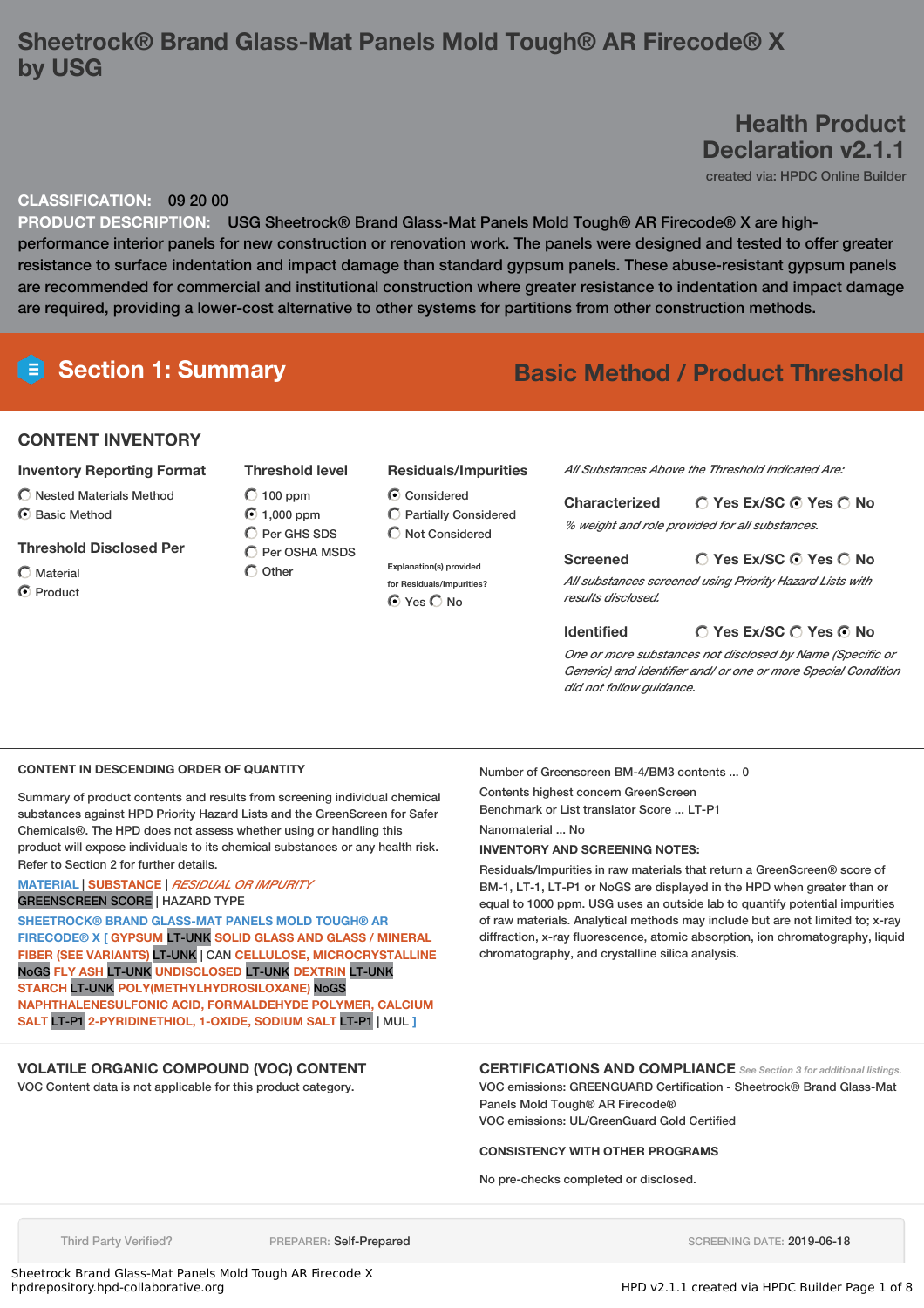O Yes  $\odot$  No

VERIFIER: VERIFICATION #: PUBLISHED DATE: 2019-06-18 EXPIRY DATE: 2022-06-18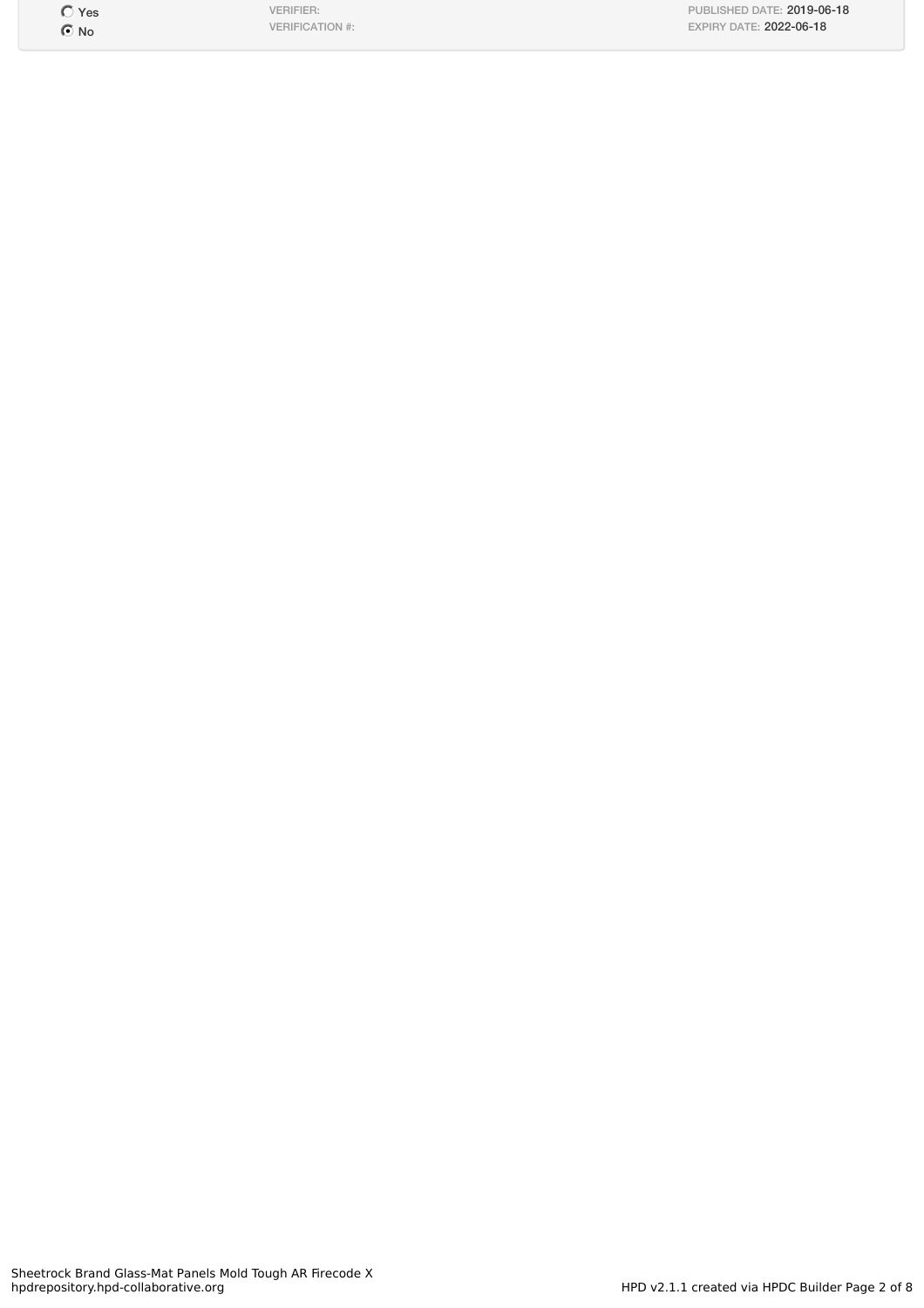This section lists contents in a product based on specific threshold(s) and reports detailed health information including hazards. This *HPD uses the inventory method indicated above, which is one of three possible methods:*

- *Basic Inventory method with Product-level threshold.*
- *Nested Material Inventory method with Product-level threshold*
- *Nested Material Inventory method with individual Material-level thresholds*

Definitions and requirements for the three inventory methods and requirements for each data field can be found in the HPD Open *Standard version 2.1.1, available on the HPDC website at: [www.hpd-collaborative.org/hpd-2-1-1-standard](https://www.hpd-collaborative.org/hpd-2-1-1-standard)*

# **SHEETROCK® BRAND GLASS-MAT PANELS MOLD TOUGH® AR FIRECODE®**

#### **X**

PRODUCT THRESHOLD: 1000 ppm **RESIDUALS** AND IMPURITIES CONSIDERED: Yes

RESIDUALS AND IMPURITIES NOTES: Raw materials in this product may contain trace amounts of respirable crystalline silica. Testing has shown exposures to respirable crystalline silica are not expected to exceed the OSHA Permissible Exposure Level (PEL) during the normal use of this product. See the SDS on usg.com for occupational exposure information. No Residuals or Impurities are expected to be present at or above the 1000 ppm threshold that return a GreenScreen® score of BM-1, LT-1, LT-P1 or NoGS.

OTHER PRODUCT NOTES: This product is made at Shoals, IN and Baltimore, MD. Percent ranges displayed for this HPD are for all manufacturing plants that make this product and may vary.

| <b>GYPSUM</b>                                                  |                        |                                   |          | <b>ID: 13397-24-5</b>                          |
|----------------------------------------------------------------|------------------------|-----------------------------------|----------|------------------------------------------------|
| HAZARD SCREENING METHOD: Pharos Chemical and Materials Library |                        | HAZARD SCREENING DATE: 2019-06-18 |          |                                                |
| %: $85.00 - 97.00$                                             | <b>GS: LT-UNK</b>      | RC: PreC                          | NANO: No | ROLE: Core                                     |
| <b>HAZARD TYPE</b>                                             | AGENCY AND LIST TITLES | WARNINGS                          |          |                                                |
| None found                                                     |                        |                                   |          | No warnings found on HPD Priority Hazard Lists |

SUBSTANCE NOTES: No Residuals or Impurities are expected to be present at or above the 1000 ppm threshold that return a GreenScreen® score of BM-1, LT-1, LT-P1 or NoGS. The use of FGD gypsum and the pre-consumer recycled content of Sheetrock® Brand Glass-Mat Panels Mold Tough® AR Firecode® X will vary by the manufacturing plant.

| <b>SOLID GLASS AND GLASS / MINERAL FIBER (SEE VARIANTS)</b><br>ID: 65997-17-3 |                         |                                   |                                    |                   |  |
|-------------------------------------------------------------------------------|-------------------------|-----------------------------------|------------------------------------|-------------------|--|
| HAZARD SCREENING METHOD: Pharos Chemical and Materials Library                |                         | HAZARD SCREENING DATE: 2019-06-18 |                                    |                   |  |
| %: 1.00 - 4.00                                                                | GS: LT-UNK              | <b>RC:</b> None                   | NANO: <b>No</b>                    | ROLE: Reinforcing |  |
| <b>HAZARD TYPE</b>                                                            | AGENCY AND LIST TITLES  | WARNINGS                          |                                    |                   |  |
| <b>CANCER</b>                                                                 | EU - GHS (H-Statements) |                                   | H351 - Suspected of causing cancer |                   |  |
|                                                                               |                         |                                   |                                    |                   |  |

SUBSTANCE NOTES: As manufactured, continuous filament glass fibers in this product are not respirable. No Residuals or Impurities are expected to be present at or above the 1000 ppm threshold that return a GreenScreen® score of BM-1, LT-1, LT-P1 or NoGS.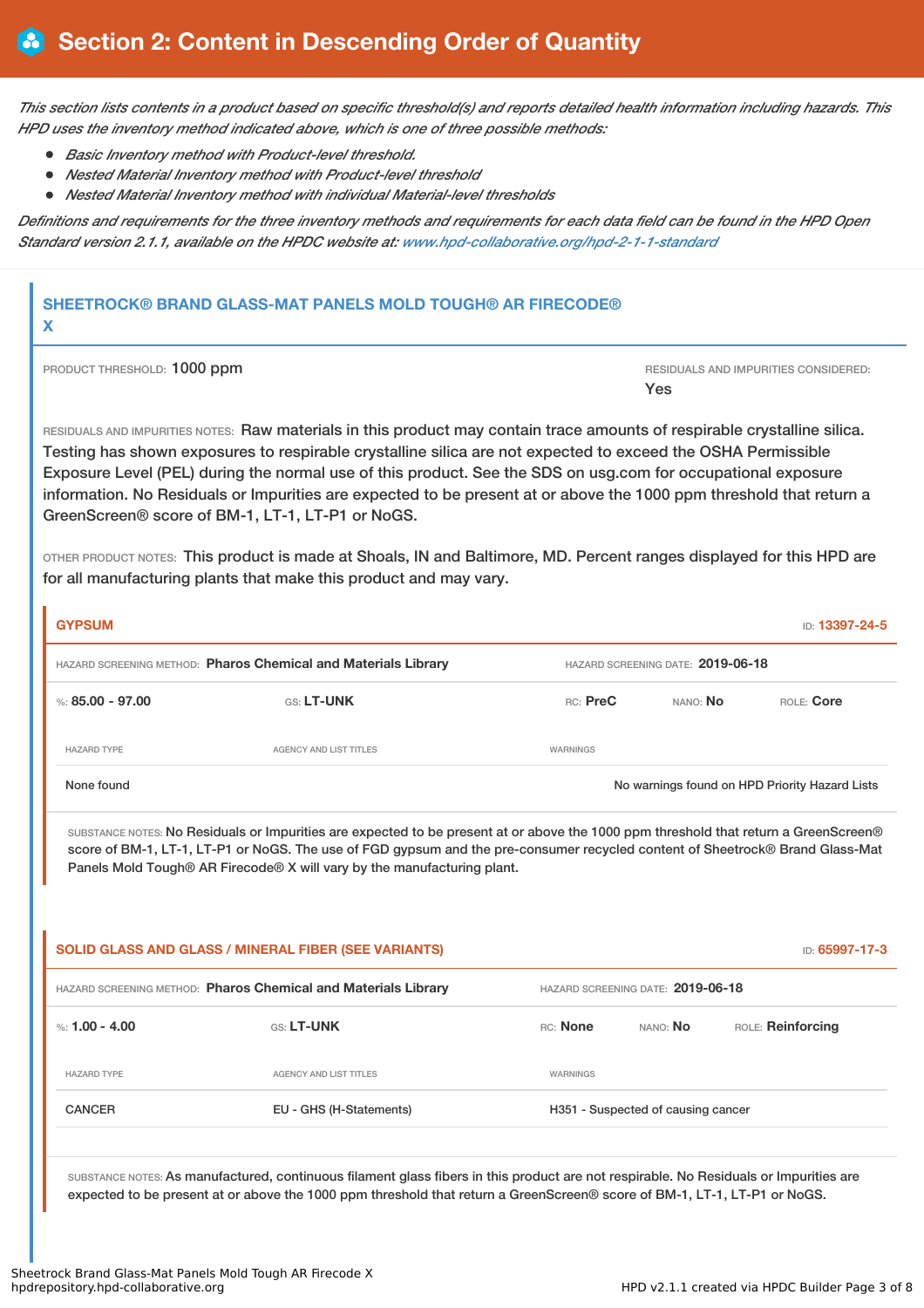|                                                                            | HAZARD SCREENING METHOD: Pharos Chemical and Materials Library                                                                                                                                                                                                          | HAZARD SCREENING DATE: 2019-06-18                                                                                                    |                                   |                 |                                                |
|----------------------------------------------------------------------------|-------------------------------------------------------------------------------------------------------------------------------------------------------------------------------------------------------------------------------------------------------------------------|--------------------------------------------------------------------------------------------------------------------------------------|-----------------------------------|-----------------|------------------------------------------------|
| %: $0.60 - 1.50$                                                           | GS: NoGS                                                                                                                                                                                                                                                                | RC: PostC                                                                                                                            | NANO: No                          |                 | ROLE: Core strengthening                       |
| <b>HAZARD TYPE</b>                                                         | AGENCY AND LIST TITLES                                                                                                                                                                                                                                                  | WARNINGS                                                                                                                             |                                   |                 |                                                |
| None found                                                                 |                                                                                                                                                                                                                                                                         |                                                                                                                                      |                                   |                 | No warnings found on HPD Priority Hazard Lists |
| score of BM-1, LT-1, LT-P1 or NoGS.                                        | SUBSTANCE NOTES: No Residuals or Impurities are expected to be present at or above the 1000 ppm threshold that return a GreenScreen®                                                                                                                                    |                                                                                                                                      |                                   |                 |                                                |
| <b>FLY ASH</b>                                                             |                                                                                                                                                                                                                                                                         |                                                                                                                                      |                                   |                 | ID: 68131-74-8                                 |
|                                                                            | HAZARD SCREENING METHOD: Pharos Chemical and Materials Library                                                                                                                                                                                                          |                                                                                                                                      | HAZARD SCREENING DATE: 2019-06-18 |                 |                                                |
| %: $0.30 - 0.70$                                                           | GS: LT-UNK                                                                                                                                                                                                                                                              | RC: None                                                                                                                             |                                   | NANO: <b>No</b> | ROLE: Catalyst                                 |
| <b>HAZARD TYPE</b>                                                         | <b>AGENCY AND LIST TITLES</b>                                                                                                                                                                                                                                           | WARNINGS                                                                                                                             |                                   |                 |                                                |
| None found                                                                 |                                                                                                                                                                                                                                                                         |                                                                                                                                      |                                   |                 | No warnings found on HPD Priority Hazard Lists |
| score of BM-1, LT-1, LT-P1 or NoGS.                                        |                                                                                                                                                                                                                                                                         | SUBSTANCE NOTES: No Residuals or Impurities are expected to be present at or above the 1000 ppm threshold that return a GreenScreen® |                                   |                 |                                                |
|                                                                            | HAZARD SCREENING METHOD: Pharos Chemical and Materials Library<br>GS: LT-UNK                                                                                                                                                                                            | HAZARD SCREENING DATE: 2019-06-18<br>RC: None                                                                                        | NANO: No                          |                 | ROLE: Core strengthening                       |
|                                                                            |                                                                                                                                                                                                                                                                         |                                                                                                                                      |                                   |                 |                                                |
| <b>UNDISCLOSED</b><br>%: $0.20 - 0.30$<br><b>HAZARD TYPE</b><br>None found | <b>AGENCY AND LIST TITLES</b>                                                                                                                                                                                                                                           | WARNINGS                                                                                                                             |                                   |                 | No warnings found on HPD Priority Hazard Lists |
| (Version 3.1)                                                              | SUBSTANCE NOTES: Proprietary ingredient. No Residuals or Impurities are expected to be present at or above the 1000 ppm threshold that<br>return a GreenScreen® score of BM-1, LT-1, LT-P1 or NoGS. Not on the Living Building Challenge™ (LBC) Red List Chemical Guide |                                                                                                                                      |                                   |                 |                                                |
|                                                                            |                                                                                                                                                                                                                                                                         |                                                                                                                                      |                                   |                 | ID: 9004-53-9                                  |
| <b>DEXTRIN</b>                                                             | HAZARD SCREENING METHOD: Pharos Chemical and Materials Library                                                                                                                                                                                                          |                                                                                                                                      | HAZARD SCREENING DATE: 2019-06-18 |                 |                                                |
| %: $0.10 - 0.50$                                                           | GS: LT-UNK                                                                                                                                                                                                                                                              | RC: None                                                                                                                             |                                   | NANO: No        | ROLE: Adhesive                                 |
| <b>HAZARD TYPE</b>                                                         | <b>AGENCY AND LIST TITLES</b>                                                                                                                                                                                                                                           | WARNINGS                                                                                                                             |                                   |                 |                                                |
| None found                                                                 |                                                                                                                                                                                                                                                                         |                                                                                                                                      |                                   |                 | No warnings found on HPD Priority Hazard Lists |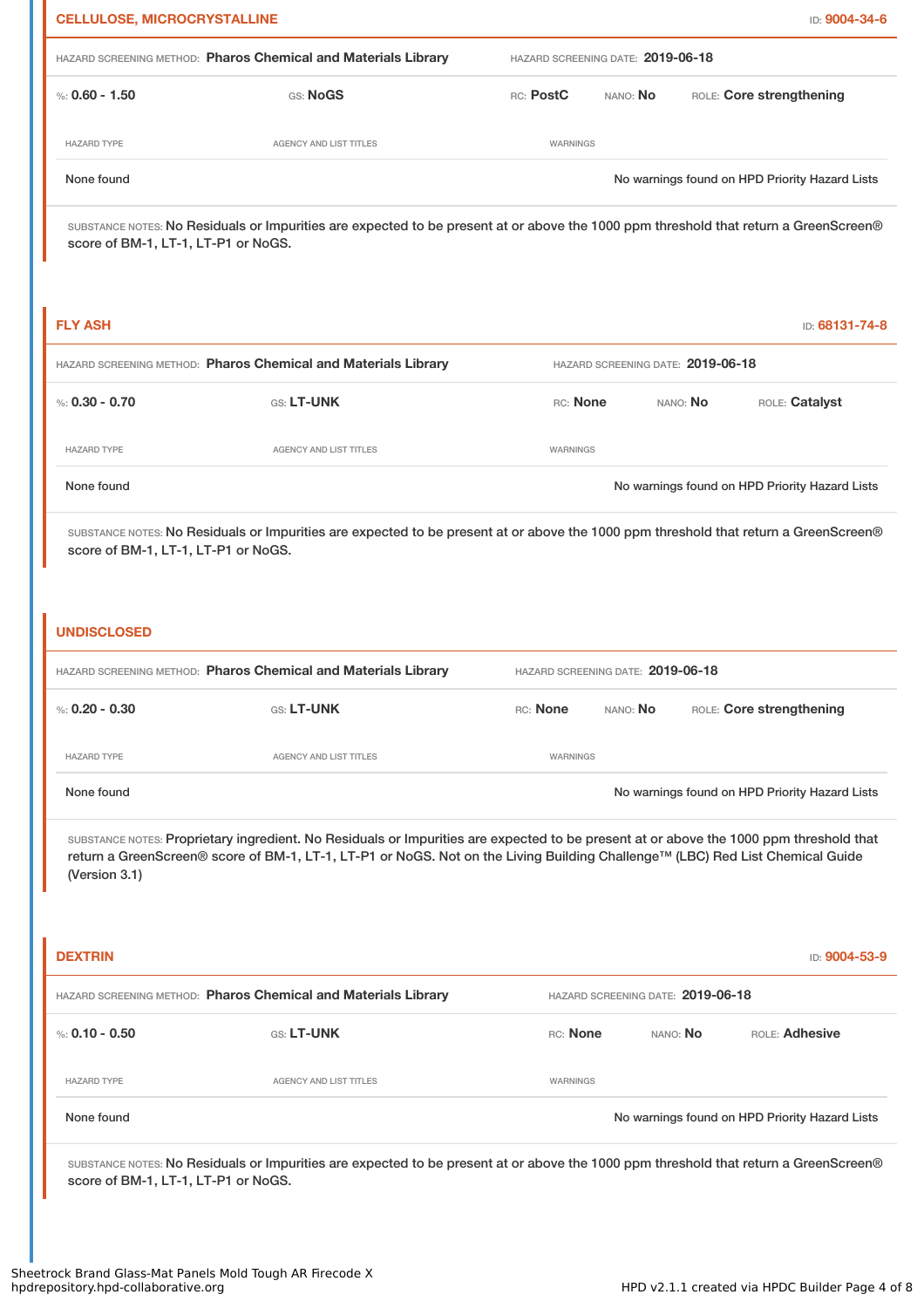| <b>STARCH</b>                                                                                                                                                                                                                                               |                                                                                                                                      |                                   |                                   |                                                |
|-------------------------------------------------------------------------------------------------------------------------------------------------------------------------------------------------------------------------------------------------------------|--------------------------------------------------------------------------------------------------------------------------------------|-----------------------------------|-----------------------------------|------------------------------------------------|
|                                                                                                                                                                                                                                                             |                                                                                                                                      |                                   |                                   | ID: 9005-25-8                                  |
|                                                                                                                                                                                                                                                             | HAZARD SCREENING METHOD: Pharos Chemical and Materials Library                                                                       |                                   | HAZARD SCREENING DATE: 2019-06-18 |                                                |
| %: $0.10 - 0.50$                                                                                                                                                                                                                                            | GS: LT-UNK                                                                                                                           | RC: None                          | NANO: No                          | ROLE: Binder                                   |
| <b>HAZARD TYPE</b>                                                                                                                                                                                                                                          | AGENCY AND LIST TITLES                                                                                                               | WARNINGS                          |                                   |                                                |
| None found                                                                                                                                                                                                                                                  |                                                                                                                                      |                                   |                                   | No warnings found on HPD Priority Hazard Lists |
| score of BM-1, LT-1, LT-P1 or NoGS.                                                                                                                                                                                                                         | SUBSTANCE NOTES: No Residuals or Impurities are expected to be present at or above the 1000 ppm threshold that return a GreenScreen® |                                   |                                   |                                                |
| POLY(METHYLHYDROSILOXANE)                                                                                                                                                                                                                                   |                                                                                                                                      |                                   |                                   | ID: 63148-57-2                                 |
|                                                                                                                                                                                                                                                             | HAZARD SCREENING METHOD: Pharos Chemical and Materials Library                                                                       | HAZARD SCREENING DATE: 2019-06-18 |                                   |                                                |
| %: $0.10 - 0.50$                                                                                                                                                                                                                                            | GS: NoGS                                                                                                                             | RC: None                          | NANO: No                          | ROLE: Water repellant                          |
| <b>HAZARD TYPE</b>                                                                                                                                                                                                                                          | AGENCY AND LIST TITLES                                                                                                               | WARNINGS                          |                                   |                                                |
| None found                                                                                                                                                                                                                                                  |                                                                                                                                      |                                   |                                   | No warnings found on HPD Priority Hazard Lists |
| SUBSTANCE NOTES: No Residuals or Impurities are expected to be present at or above the 1000 ppm threshold that return a GreenScreen®<br>score of BM-1, LT-1, LT-P1 or NoGS.                                                                                 |                                                                                                                                      |                                   |                                   |                                                |
|                                                                                                                                                                                                                                                             | NAPHTHALENESULFONIC ACID, FORMALDEHYDE POLYMER, CALCIUM SALT<br>HAZARD SCREENING METHOD: Pharos Chemical and Materials Library       |                                   | HAZARD SCREENING DATE: 2019-06-18 | ID: 37293-74-6                                 |
| %: $0.01 - 0.30$                                                                                                                                                                                                                                            | $G.S. LT-P1$                                                                                                                         | RC: None                          | NANO: No                          |                                                |
| <b>HAZARD TYPE</b>                                                                                                                                                                                                                                          |                                                                                                                                      |                                   |                                   | ROLE: Dispersant                               |
| None found                                                                                                                                                                                                                                                  | AGENCY AND LIST TITLES                                                                                                               | WARNINGS                          |                                   |                                                |
| SUBSTANCE NOTES: USG has made an effort to decrease and will ultimately replace this dispersant. No Residuals or Impurities are<br>expected to be present at or above the 1000 ppm threshold that return a GreenScreen® score of BM-1, LT-1, LT-P1 or NoGS. |                                                                                                                                      |                                   |                                   |                                                |
|                                                                                                                                                                                                                                                             |                                                                                                                                      |                                   |                                   | No warnings found on HPD Priority Hazard Lists |
| 2-PYRIDINETHIOL, 1-OXIDE, SODIUM SALT                                                                                                                                                                                                                       |                                                                                                                                      |                                   |                                   |                                                |
|                                                                                                                                                                                                                                                             | HAZARD SCREENING METHOD: Pharos Chemical and Materials Library                                                                       |                                   | HAZARD SCREENING DATE: 2019-06-18 |                                                |
| %: $0.01 - 0.10$                                                                                                                                                                                                                                            | $G.S. LT-P1$                                                                                                                         | RC: None                          | NANO: No                          | ROLE: <b>Biocide</b>                           |
| <b>HAZARD TYPE</b>                                                                                                                                                                                                                                          | AGENCY AND LIST TITLES                                                                                                               | WARNINGS                          |                                   | ID: 3811-73-2                                  |
| <b>MULTIPLE</b>                                                                                                                                                                                                                                             | German FEA - Substances Hazardous to<br>Waters                                                                                       | Class 2 - Hazard to Waters        |                                   |                                                |

SUBSTANCE NOTES: No Residuals or Impurities are expected to be present at or above the 1000 ppm threshold that return a GreenScreen® score of BM-1, LT-1, LT-P1 or NoGS.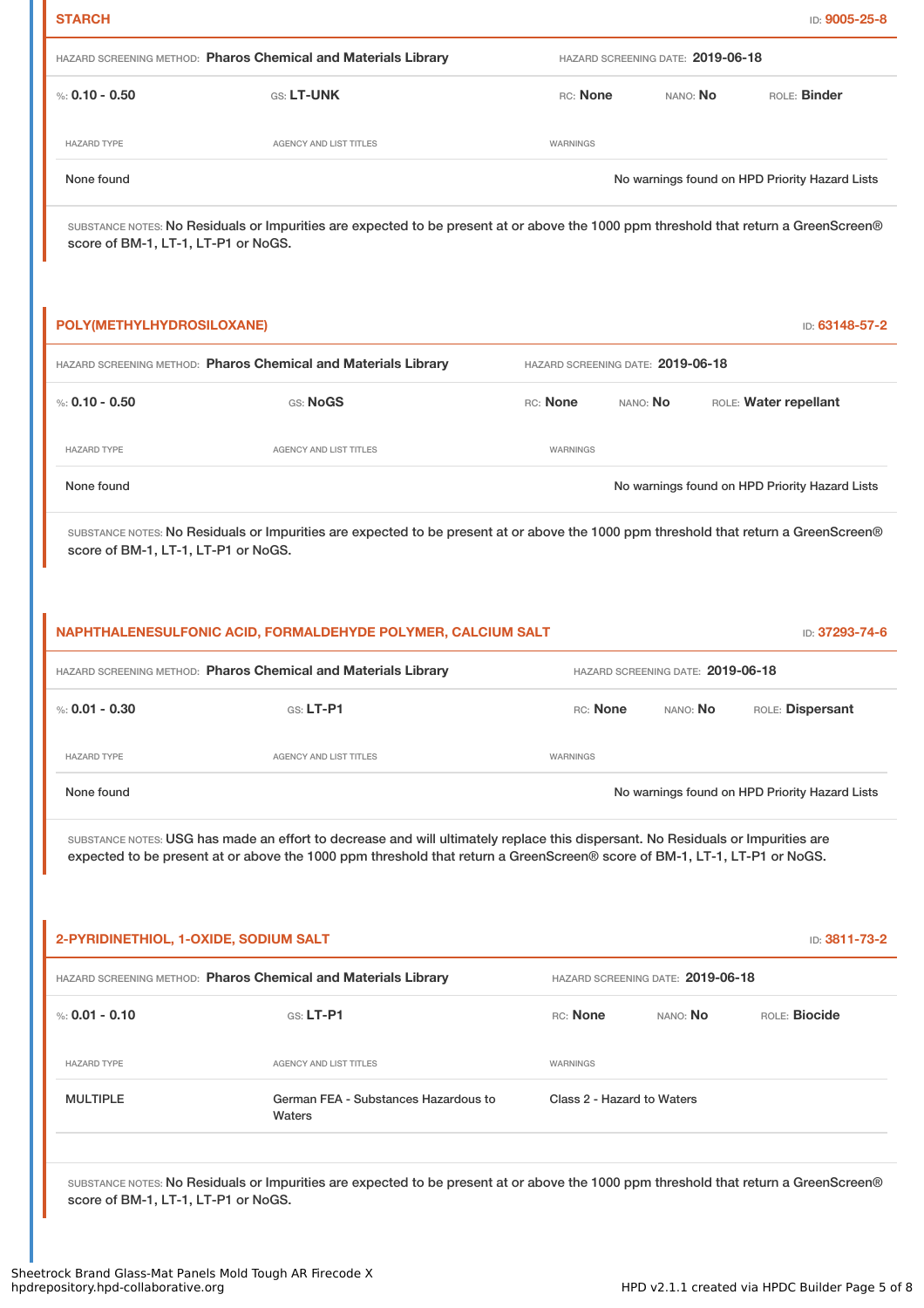Sheetrock Brand Glass-Mat Panels Mold Tough AR Firecode X hpdrepository.hpd-collaborative.org

 $\overline{\phantom{a}}$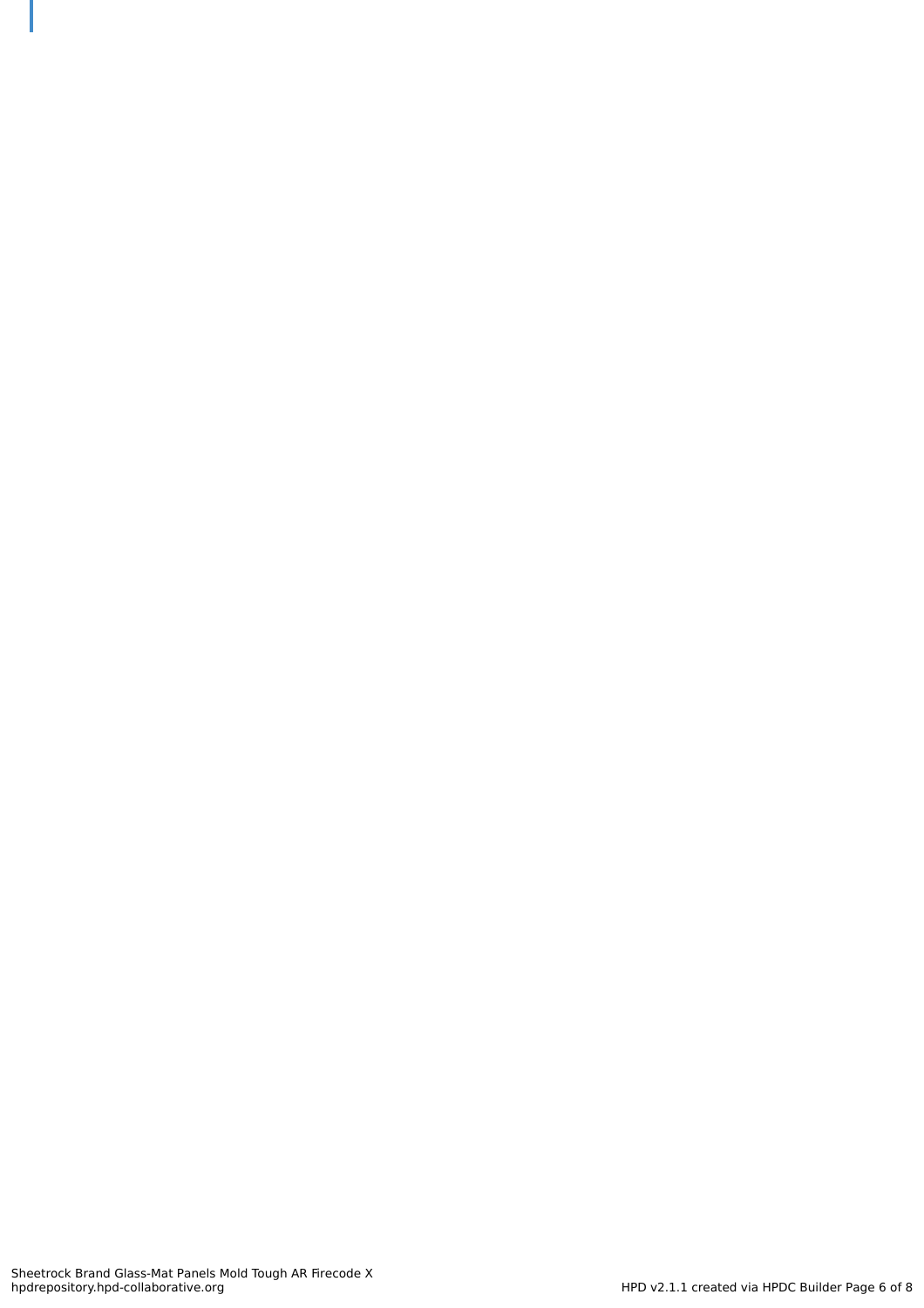This section lists applicable certification and standards compliance information for VOC emissions and VOC content. Other types of *health or environmental performance testing or certifications completed for the product may be provided.*

| <b>VOC EMISSIONS</b>                                                                                                                                                                                              | <b>GREENGUARD Certification - Sheetrock® Brand Glass-</b><br>Mat Panels Mold Tough® AR Firecode® |                                     |                     |                                            |
|-------------------------------------------------------------------------------------------------------------------------------------------------------------------------------------------------------------------|--------------------------------------------------------------------------------------------------|-------------------------------------|---------------------|--------------------------------------------|
| CERTIFYING PARTY: Third Party<br>APPLICABLE FACILITIES: AII<br><b>CERTIFICATE URL:</b><br>http://productguide.ulenvironment.com/SearchResults.aspx?<br>BrandID=1808<br><b>CERTIFICATION AND COMPLIANCE NOTES:</b> |                                                                                                  | <b>ISSUE DATE:</b><br>2016-06-28    | <b>EXPIRY DATE:</b> | CERTIFIER OR LAB: UL<br>Environment        |
| <b>VOC EMISSIONS</b>                                                                                                                                                                                              |                                                                                                  | <b>UL/GreenGuard Gold Certified</b> |                     |                                            |
| CERTIFYING PARTY: Third Party<br>APPLICARLE FACILITIES: AII                                                                                                                                                       | <b>ISSUE DATE: 2016-</b><br>$01 - 29$                                                            | $01 - 29$                           | EXPIRY DATE: 2020-  | CERTIFIER OR LAB: UL<br><b>Environment</b> |

CERTIFICATION AND COMPLIANCE NOTES: VOC emissions testing according to the CDPH 01350 v1.1 2010 criteria.

# **H** Section 4: Accessories

CERTIFICATE URL: https://spot.ul.com/

APPLICABLE FACILITIES: All

This section lists related products or materials that the manufacturer requires or recommends for installation (such as adhesives or fasteners), maintenance, cleaning, or operations. For information relating to the contents of these related products, refer to their *applicable Health Product Declarations, if available.*

No accessories are required for this product.

# **Section 5: General Notes**

The International Agency for Research on Cancer (IARC) in June, 1987, categorized continuous filament glass fibers as not classifiable with respect to human carcinogenicity (Group 3). The evidence from human as well as animal studies was evaluated by IARC as insufficient to classify continuous filament glass fiber as a possible, probable, or confirmed cancer causing material.